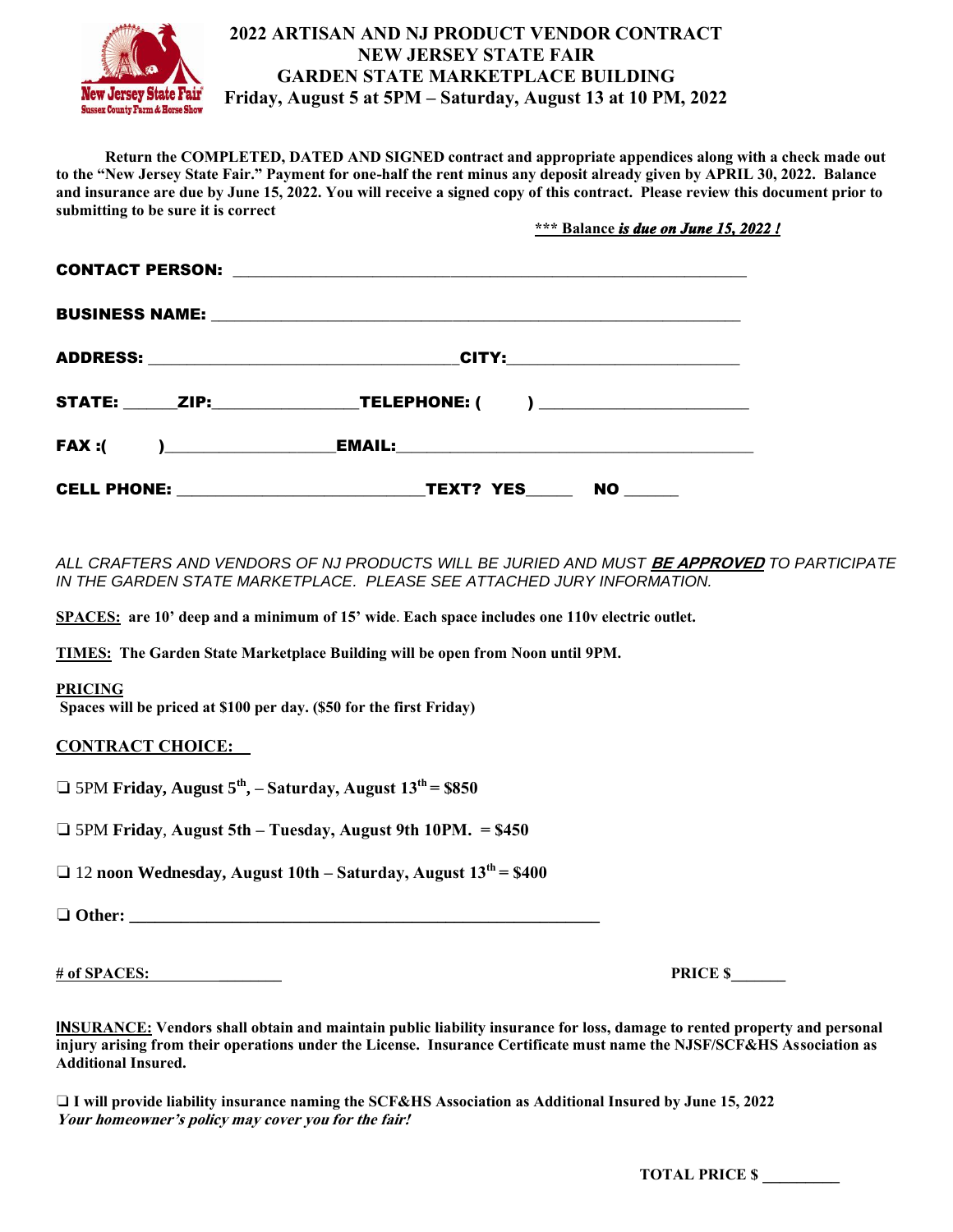| $\Box$ I have read and agree to the Jury guidelines and requirements. (Attached) |  |
|----------------------------------------------------------------------------------|--|
| $\Box$ I have included a copy of my NJ State Sales Tax ID                        |  |

| <b>FINANCIAL INFORMATION:</b>                                                                                          |                                         |                                         |                 |  |
|------------------------------------------------------------------------------------------------------------------------|-----------------------------------------|-----------------------------------------|-----------------|--|
| $\Box$ CREDIT CARD:                                                                                                    |                                         |                                         |                 |  |
| $\Box$ American Express                                                                                                | $\Box$ Visa                             | $\Box$ MasterCard                       | $\Box$ Discover |  |
| $Card \#$ :                                                                                                            | <u> 1990 - Johann Barbara, martin a</u> | <b>Expiration date:</b>                 |                 |  |
| <b>Security code:</b>                                                                                                  |                                         | <b>Zip Code: (associated with card)</b> |                 |  |
| $\Box$ CHECK: Payable to: New Jersey State Fair<br>Check $#$ (please note there is a \$25 charge for returned checks): |                                         |                                         |                 |  |

❏ **PayPal: (see website)**

**I have read and agree to all contract stipulations in the New Jersey State Fair® / Sussex County Farm & Horse Show Assoc. crafter and NJ Product vendor, Jury Instructions & General Terms & Conditions. It is our desire to place you according to your request if at all possible but final location assignments are the responsibility of the Committee and must be adhered to. Incomplete contracts will be returned.** 

**Signed\_\_\_\_\_\_\_\_\_\_\_\_\_\_\_\_\_\_\_\_\_\_\_\_\_\_\_\_\_\_ Date\_\_\_\_\_\_\_\_\_\_\_\_\_\_\_\_\_\_\_** 

 **Artisan/ Crafter**

Signed Date

 **NJSF Concessions Manager**

**COMMENTS:**

**Please return contract to: New Jersey State Fair** 

**Attention: Concessions: Doug Post PO Box 2456 Branchville, NJ 07826 973-948-5500 x225**